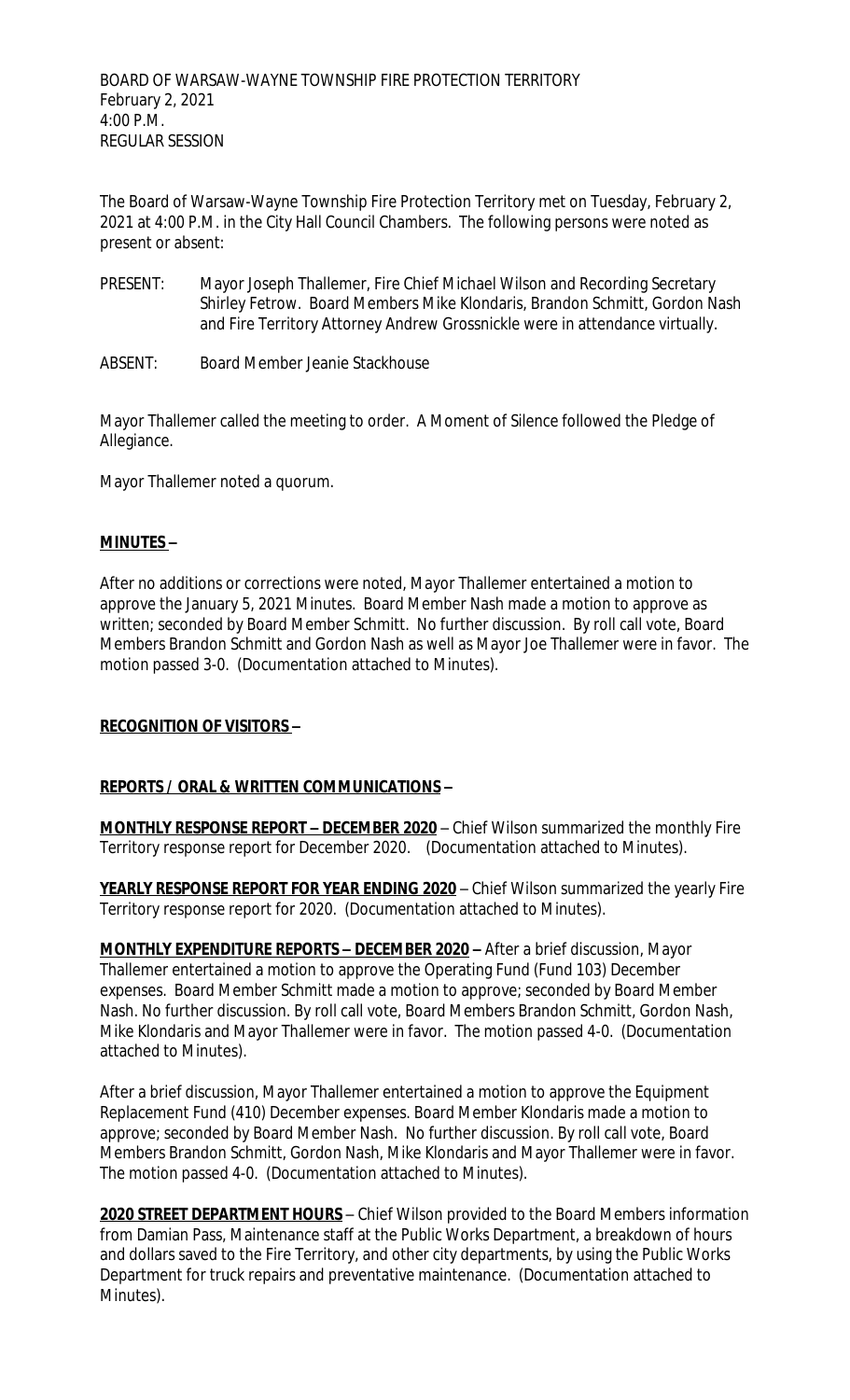**ISO AUTOMATIC AID** – Chief Wilson indicated that when Warsaw-Wayne Fire is dispatched for a confirmed structure fire in the City of Warsaw or Wayne Township, the Dispatch Center will automatically dispatch the Winona Lake Volunteer Fire Department and/or the Leesburg Plain Township Volunteer Fire Department. These departments respond as part of the Automatic Aid Agreement. Chief Wilson noted that Leesburg Plain Township responds north of US 30 and Winona Lake responds south of US 30. (Documentation attached to Minutes).

## **UNFINISHED BUSINESS –**

#### **NEW BUSINESS –**

**DIVE RESCUE INTERNATIONAL / DIVE TRAINING – APPROVAL TO HOST CLASSES** – Chief Wilson is asking for approval to host dive training through Dive Rescue International, a certified water rescue company for fire and police. Dive Rescue International will do all of the advertising and paperwork. With Warsaw-Wayne Fire Territory providing the classrooms and water locations, discounts are provided for our department members based on the number of attendees. Mayor Thallemer requested that Chief Wilson provides information on the dates, locations of classrooms and COVID restriction plans prior to presenting it to the Board of Works for approval. Chief Wilson indicated he will provide the requested information to the Board of Works on March 5, 2021. Mayor Thallemer entertained a motion to approve hosting the Dive Rescue International training August 4 through August 16, 2021 with the understanding that the Board of Works will receive the requested information and will make the final approval. Board Member Schmitt made a motion to approve; seconded by Board Member Nash. No further comments or questions. By roll call vote, Board Members Brandon Schmitt, Gordon Nash, Mike Klondaris and Mayor Thallemer were in favor. The motion passed 4-0. (Documentation attached to Minutes).

**FY20 ASSISTANCE TO FIREFIGHTERS GRANT – APPROVAL TO PARTICIPATE** – Chief Wilson stated the Kosciusko County Firefighters Association is making application for radio communications equipment to go along with the county's communication upgrades. This grant is being applied for by the North Webster Fire Department for the Kosciusko County Firefighters Association. If the grant is awarded, Chief Wilson indicated the Fire Territory's portion would be \$14,461, a 10% match of \$144,614. A line item will be included in the 2022 budget. This grant would allow the Fire Territory to purchase 800 frequency mobile radios for each apparatus. Mayor Thallemer entertained a motion for approval to participate in the grant. Board Member Schmitt made a motion to approve; seconded by Board Member Nash. No further discussion. By roll call vote, Board Members Brandon Schmitt, Gordon Nash, Mike Klondaris and Mayor Thallemer were in favor. The motion passed 4-0. (Documentation attached to Minutes).

**CRITICAL INCIDENT STRESS MANAGEMENT TEAM – APPROVAL FOR TEAM SUPPORT** – Chief Wilson stated there is currently a Critical Incident Stress Management Team that assists first responders that are dealing with stress due to their job. Members of the team include Warsaw Police Department, Warsaw-Wayne Fire Territory, Parkview Samaritan and the DNR. All play an important role as part of the team. The Team is now at an educational level where they can apply as a recognized team under the ICISF Foundation. Chief Wilson is asking for team recognition which requires support from the City of Warsaw/Warsaw-Wayne Fire Territory. Mayor Thallemer entertained a motion for support. Board Member Klondaris made a motion to approve; seconded by Board Member Schmitt. No further discussion. By roll call vote, Board Members Brandon Schmitt, Gordon Nash, Mike Klondaris and Mayor Thallemer were in favor. The motion passed 4-0. (Documentation attached to Minutes).

**IDHS GRANT – AIR-CARE MAX FOGGER – APPROVAL TO ACCEPT GRANT** – Mayor Thallemer noted this is a disinfectant unit that the Department of Homeland Security is providing to certified agencies through a grant upon their request. The Warsaw-Wayne Fire Territory has been awarded one of the units and Chief Wilson is asking for permission to receive the grant. Mayor Thallemer entertained a motion to accept the grant. Board Member Klondaris made a motion to approve; seconded by Board Member Schmitt. No further discussion. By roll call vote, Board Members Brandon Schmitt, Gordon Nash, Mike Klondaris and Mayor Thallemer were in favor. The motion passed 4-0. (Documentation attached to Minutes).